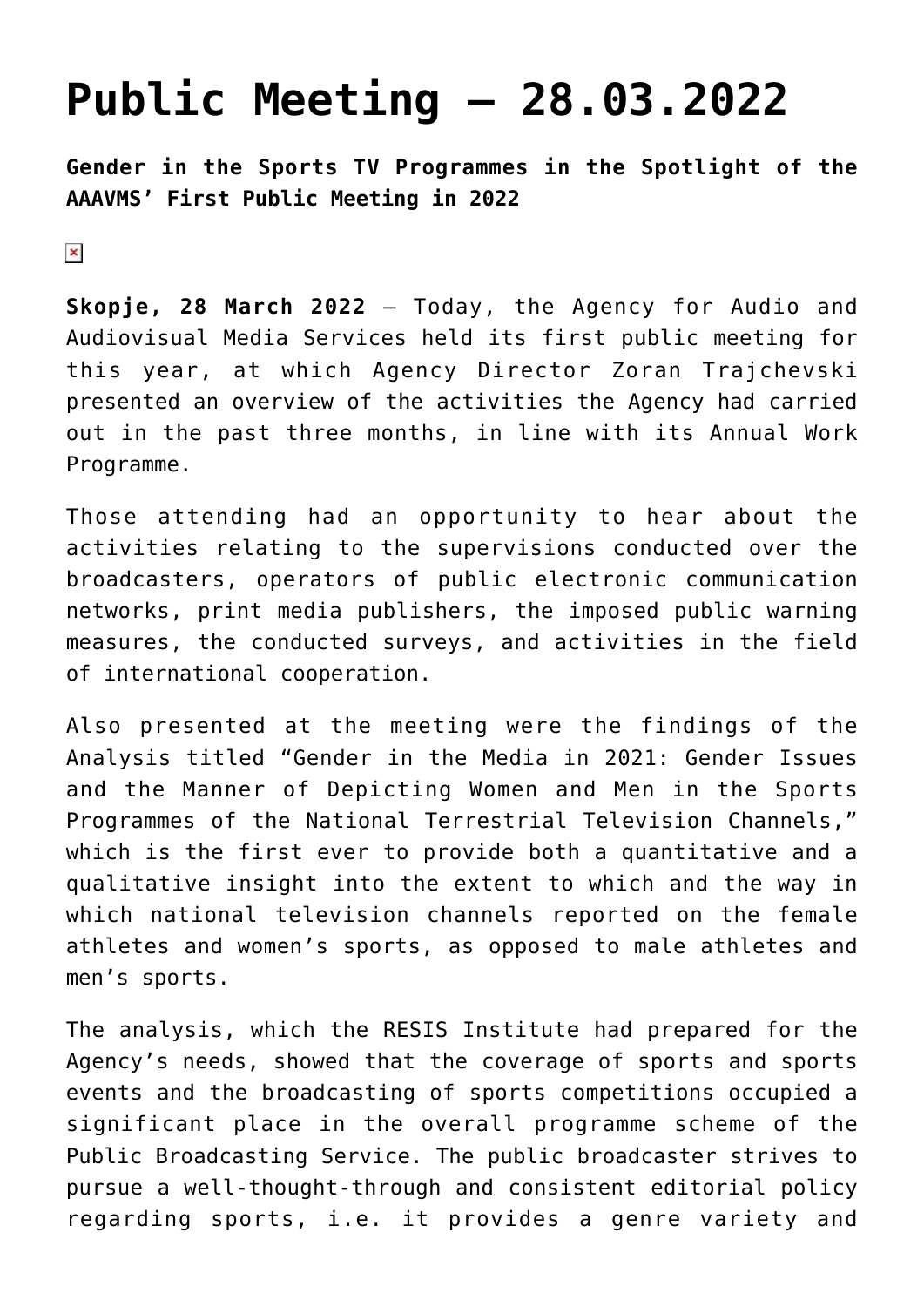obviously a great diversity in the sports it covers and to which it dedicates considerable airtime. Prevailing in the programmes of the three analyzed channels – MRT 1, MRT 2 and MRT 3 – are male team sports competitions. There is a prevailing presence of men among the reporters as opposed to the marginal participation of female reporters, as well as predominance of male sports workers, i.e. sports experts.

The private television channels Alfa TV, Sitel TV, Kanal 5  $\pmb{\times}$ TV, Telma TV and Alsat-M TV had dedicated significantly less time to sports than the Public Broadcasting Service. This was totally expected, given the fact that, due to the already purchased broadcasting rights, the private television stations did not air broadcasts of the Summer Olympic Games. Nevertheless, there were visible differences among the five private television stations in terms of the way they covered the sports events and the attention they paid to sports. Male sports domination was noted in their regular sports news programmes, considering both individual and team sports. Female sports experts were almost completely absent from the regular programmes of the private television channels, while the TV newsrooms sought the views and analyses of the sports events mostly from male sports workers.

**The presentations are available at the following links:**

**[Activities Conducted in Line with the AAAVMS' Annual Work](https://avmu.mk/wp-content/uploads/2022/03/%D0%9F%D1%80%D0%B5%D0%B7%D0%B5%D0%BD%D1%82%D0%B0%D1%86%D0%B8%D1%98%D0%B0-%D0%9F%D1%80%D0%B2-%D1%98%D0%B0%D0%B2%D0%B5%D0%BD-%D1%81%D0%BE%D1%81%D1%82%D0%B0%D0%BD%D0%BE%D0%BA-%D0%B7%D0%B0-2022.ppt) [Programme](https://avmu.mk/wp-content/uploads/2022/03/%D0%9F%D1%80%D0%B5%D0%B7%D0%B5%D0%BD%D1%82%D0%B0%D1%86%D0%B8%D1%98%D0%B0-%D0%9F%D1%80%D0%B2-%D1%98%D0%B0%D0%B2%D0%B5%D0%BD-%D1%81%D0%BE%D1%81%D1%82%D0%B0%D0%BD%D0%BE%D0%BA-%D0%B7%D0%B0-2022.ppt)**

Zoran Trajchevski, PhD, AAAVMS Director

**["Gender in the Media in 2021: Gender Issues and the Manner of](https://avmu.mk/wp-content/uploads/2022/03/%D0%A0%D0%BE%D0%B4%D0%BE%D1%82-%D0%B2%D0%BE-%D1%81%D0%BF%D0%BE%D1%80%D1%82%D1%81%D0%BA%D0%B0%D1%82%D0%B0-%D0%B8%D0%BD%D1%84%D0%BE%D1%80%D0%BC%D0%B0%D1%82%D0%B8%D0%B2%D0%BD%D0%B0-%D0%BF%D1%80%D0%BE%D0%B3%D1%80%D0%B0%D0%BC%D0%B0-%D0%98%D0%B3%D0%BE%D1%80-%D0%9C%D0%B8%D1%86%D0%B5%D0%B2%D1%81%D0%BA%D0%B8-%D0%A0%D0%95%D0%A1%D0%98%D0%A1.pptx) [Depicting Women and Men in the Sports Programmes of the](https://avmu.mk/wp-content/uploads/2022/03/%D0%A0%D0%BE%D0%B4%D0%BE%D1%82-%D0%B2%D0%BE-%D1%81%D0%BF%D0%BE%D1%80%D1%82%D1%81%D0%BA%D0%B0%D1%82%D0%B0-%D0%B8%D0%BD%D1%84%D0%BE%D1%80%D0%BC%D0%B0%D1%82%D0%B8%D0%B2%D0%BD%D0%B0-%D0%BF%D1%80%D0%BE%D0%B3%D1%80%D0%B0%D0%BC%D0%B0-%D0%98%D0%B3%D0%BE%D1%80-%D0%9C%D0%B8%D1%86%D0%B5%D0%B2%D1%81%D0%BA%D0%B8-%D0%A0%D0%95%D0%A1%D0%98%D0%A1.pptx) [National Terrestrial Television Channels"](https://avmu.mk/wp-content/uploads/2022/03/%D0%A0%D0%BE%D0%B4%D0%BE%D1%82-%D0%B2%D0%BE-%D1%81%D0%BF%D0%BE%D1%80%D1%82%D1%81%D0%BA%D0%B0%D1%82%D0%B0-%D0%B8%D0%BD%D1%84%D0%BE%D1%80%D0%BC%D0%B0%D1%82%D0%B8%D0%B2%D0%BD%D0%B0-%D0%BF%D1%80%D0%BE%D0%B3%D1%80%D0%B0%D0%BC%D0%B0-%D0%98%D0%B3%D0%BE%D1%80-%D0%9C%D0%B8%D1%86%D0%B5%D0%B2%D1%81%D0%BA%D0%B8-%D0%A0%D0%95%D0%A1%D0%98%D0%A1.pptx)**

Igor Mitsevski, RESIS